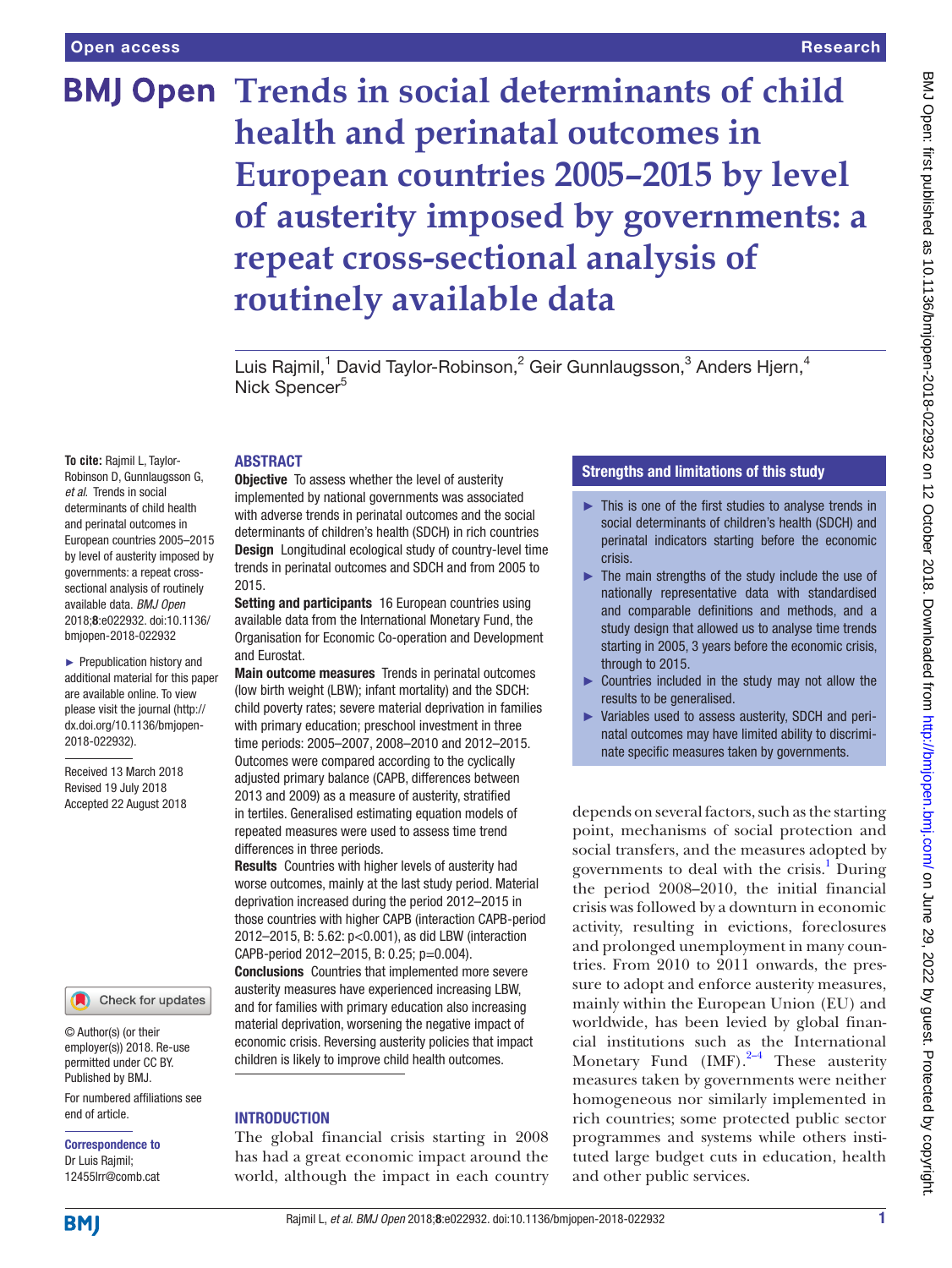Assessing the health effects of the crisis is challenging given the difficulty establishing association of exposure and outcomes. There is a lag time between exposure to the effects of a severe economic downturn and adverse health outcomes<sup>5</sup> and, in the case of exposure in early childhood, the adverse effects may not emerge until adulthood.<sup>6</sup> Childhood is an especially vulnerable period to the main determinants of health, such as living conditions, family income, employment, education, housing, access to health services, among other social determinants of child health (SDCH) to individual life style factors. All factors related to financial capital (ie, family income), human capital (ie, education) and social capital (family working conditions) have potential influence on future child health and development.<sup>78</sup> Moreover, there is overwhelming evidence for the profound effects of social factors and SDCH on health throughout childhood and into adulthood.<sup>9-11</sup>

Findings from studies to date on the impact of the economic crisis on SDCH and perinatal outcomes, carried out at national and international level show fetal and childhood populations as population groups most affected by the crisis[.12–16](#page-7-6) Vulnerability starts in the prenatal period with adverse effects on perinatal outcomes.<sup>17-19</sup> Most studies of the impact of economic crisis on health have not distinguished between economic crises themselves and policy responses to these crises.<sup>[6](#page-7-3)</sup> Furthermore, there is a paucity of literature on the impact of austerity measures imposed by government in response to the economic crisis on perinatal outcomes and SDCH.<sup>20</sup> The analysis of time trends beginning before the crisis until the postcrisis period allows evaluation of political responses and their impact on SDCH and perinatal health.

The aim of the study was therefore to assess time trends in perinatal outcomes and SDCH by level of austerity enforced by governments. We hypothesise that those countries that implemented and maintained high levels of austerity would show statistically significant differences in adverse trends in perinatal outcomes and SDCH compared with countries imposing lower levels of austerity.

# **METHODS**

We undertook a longitudinal ecological study of trends in perinatal outcomes and SDCH at country level, and assessed how these trends varied according to the level of austerity measures implemented. Sixteen European countries from the European Economic Area were included in the study, on the basis of routinely available data for the period 2005–2015 pertaining to perinatal outcomes and SDCH. Luxembourg was excluded due to its high level of economic development, which not necessarily reflects the real wealth of residents. Postcommunist countries were also excluded. The included countries are evenly distributed across low, intermediate and high austerity measures.

# Outcome variables

Perinatal outcomes: Data on perinatal outcomes were taken from the Organisation for Economic Co-operation and Development (OECD) Family Database [\(http://](http://www.oecd.org/els/family/database.htm) [www.oecd.org/els/family/database.htm\)](http://www.oecd.org/els/family/database.htm).

- 1. Low birth weight (LBW) was defined as the number of live births weighing less than 2500 g divided by the total number of live births.
- 2. Infant mortality (IM): deaths of children aged less than 1year per 1000 live births (no minimum threshold of gestation period or birth weight).

#### Social determinants of child health

- 1. Child poverty was defined as the percentage of children living in households with income below 60% of the median. Data were taken from the EU-Survey of Income and Living Conditions (EU-SILC) [\(http://](http://ec.europa.eu/eurostat/web/microdata/european-union-statistics-on-income-and-living-conditions) [ec.europa.eu/eurostat/web/microdata/european](http://ec.europa.eu/eurostat/web/microdata/european-union-statistics-on-income-and-living-conditions)[union-statistics-on-income-and-living-conditions](http://ec.europa.eu/eurostat/web/microdata/european-union-statistics-on-income-and-living-conditions)).
- 2. Severe material deprivation rate was defined as the proportion of children under 18 years of age living in families with primary level of education which cannot afford to pay for at least four out of the nine items considered basic, such as having arrears on mortgage or rent payments, utility bills, hire purchase instalments or other loan payments; not being able to afford 1-week annual holiday away from home; not being able to afford a meal with meat, chicken, fish (or vegetarian equivalent) every second day, etc. Data were taken from the EU-SILC database.

<span id="page-1-0"></span>

| Scores of the cyclically adjusted primary balance<br>Table 1<br>(CAPB) and stratified according to the level of austerity |             |                           |  |  |  |  |  |
|---------------------------------------------------------------------------------------------------------------------------|-------------|---------------------------|--|--|--|--|--|
| Country                                                                                                                   | <b>CAPB</b> | <b>Level of austerity</b> |  |  |  |  |  |
| Denmark                                                                                                                   | 0.02        | Low                       |  |  |  |  |  |
| Finland                                                                                                                   | $-0.1$      | Low                       |  |  |  |  |  |
| Germany                                                                                                                   | 0.08        | Low                       |  |  |  |  |  |
| Norway                                                                                                                    | 0.14        | Low                       |  |  |  |  |  |
| Sweden                                                                                                                    | $-0.43$     | Low                       |  |  |  |  |  |
| Austria                                                                                                                   | 0.58        | Intermediate              |  |  |  |  |  |
| <b>Belgium</b>                                                                                                            | 0.35        | Intermediate              |  |  |  |  |  |
| France                                                                                                                    | 0.52        | Intermediate              |  |  |  |  |  |
| <b>Italy</b>                                                                                                              | 0.64        | Intermediate              |  |  |  |  |  |
| <b>Netherlands</b>                                                                                                        | 0.74        | Intermediate              |  |  |  |  |  |
| Greece                                                                                                                    | 3.43        | High                      |  |  |  |  |  |
| Iceland                                                                                                                   | 1.75        | High                      |  |  |  |  |  |
| Ireland                                                                                                                   | 1.83        | High                      |  |  |  |  |  |
| Portugal                                                                                                                  | 1.68        | High                      |  |  |  |  |  |
| Spain                                                                                                                     | 1.93        | High                      |  |  |  |  |  |
| UK                                                                                                                        | 0.86        | High                      |  |  |  |  |  |

The average annual change in the difference between taxes and non-interest spending 2013–2009 would be if the economy were at full employment. Higher score corresponds to higher level of austerity.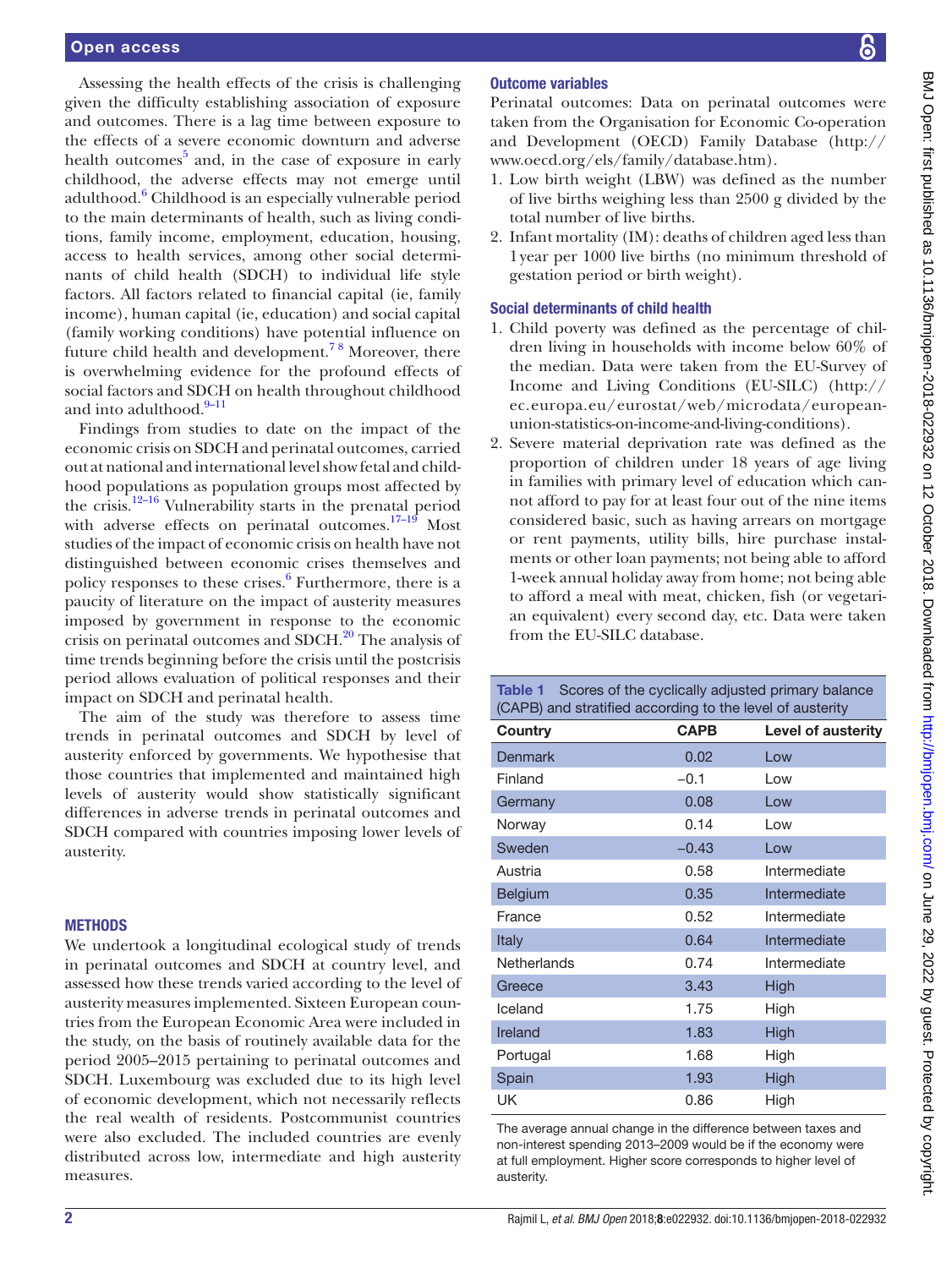<span id="page-2-0"></span>Low birth weight (LBW) and infant mortality (IM) in three time periods (2005–2007/2008–2010/2012–2015), by country and according to the level of austerity in tertiles (low, intermediate and high)

|                           | <b>Perinatal outcomes</b> |           |           |           |             |           |  |  |
|---------------------------|---------------------------|-----------|-----------|-----------|-------------|-----------|--|--|
|                           | LBW $(%)$                 |           |           |           | IM $(\%$ o) |           |  |  |
| <b>Level of austerity</b> | 2005-2007                 | 2008-2010 | 2012-2015 | 2005-2007 | 2008-2010   | 2012-2015 |  |  |
| Low                       |                           |           |           |           |             |           |  |  |
| <b>Denmark</b>            | 5.30                      | 5.30      | 5.25      | 3.96      | 3.50        | 3.65      |  |  |
| Finland                   | 4.23                      | 4.23      | 4.15      | 2.83      | 2.50        | 2.02      |  |  |
| Germany                   | 6.83                      | 6.86      | 6.75      | 3.90      | 3.46        | 3.27      |  |  |
| Norway                    | 4.98                      | 5.20      | 4.62      | 3.13      | 2.86        | 2.40      |  |  |
| Sweden                    | 4.20                      | 4.26      | 4.35      | 2.56      | 2.50        | 2.50      |  |  |
| Total                     | 5.10                      | 5.17      | 5.02      | 3.28      | 2.96        | 2.76      |  |  |
| Intermediate              |                           |           |           |           |             |           |  |  |
| Austria                   | 7.03                      | 7.06      | 6.67      | 3.83      | 3.80        | 3.10      |  |  |
| Belgium                   | 6.96                      | 6.93      | 6.90      | 3.90      | 3.63        | 3.50      |  |  |
| France                    | 6.65                      | 6.73      | 6.33      | 3.80      | 3.76        | 3.57      |  |  |
| Italy                     | 6.76                      | 7.10      | 7.35      | 3.20      | 3.10        | 2.87      |  |  |
| <b>Netherlands</b>        | 6.76                      | 5.83      | 5.80      | 4.46      | 3.80        | 3.80      |  |  |
| <b>Total</b>              | 6.83                      | 6.73      | 6.81      | 3.84      | 3.61        | 3.32      |  |  |
| High                      |                           |           |           |           |             |           |  |  |
| Greece                    | 8.86                      | 9.33      | 9.32      | 3.66      | 3.20        | 3.60      |  |  |
| Iceland                   | 3.90                      | 3.83      | 4.10      | 1.90      | 2.16        | 1.80      |  |  |
| Ireland                   | 4.93                      | 5.00      | 5.55      | 3.63      | 3.43        | 3.42      |  |  |
| Portugal                  | 7.63                      | 8.06      | 8.70      | 3.40      | 3.13        | 3.02      |  |  |
| Spain                     | 7.33                      | 7.70      | 7.80      | 3.53      | 3.23        | 2.85      |  |  |
| <b>UK</b>                 | 7.36                      | 7.03      | 6.95      | 4.90      | 4.43        | 3.92      |  |  |
| Total                     | 6.66                      | 6.82      | 7.07      | 3.5       | 3.26        | 3.1       |  |  |

3. Preschool investment (0–5 years old) was calculated as the annual percentage of gross domestic product (GDP) for each country. Data were taken from the OECD database.

# Independent variable of interest

Austerity assessment An indicator based on the cyclically adjusted primary balance (CAPB) published by the  $IMF<sup>21</sup>$  was used to analyse and identify the extent of austerity policy responses to the crisis in each participating country during the period  $2009-2013^{22}$  $2009-2013^{22}$  $2009-2013^{22}$ , in general the last year with major spending cuts. The CAPB represents the cyclical component of the overall fiscal balance, computed as the difference between cyclical revenues and cyclical expenditures. It represents the average annual change in the CAPB, an estimate of what the difference between taxes and non-interest spending would be if the economy were at full employment. A high score equates to a higher level of austerity. CAPB was divided into tertiles representing high, medium and low level of austerity.

# **Covariable**

Time period (2005 to the latest available data) was stratified in three time periods: 2005–2007 (precrisis); 2008– 2010 (economic crisis); 2012–2015 (austerity and welfare period or postcrisis period).

# Data analysis

The analysis progressed in three stages. First, we undertook a descriptive analysis of longitudinal trends in perinatal outcomes and the SDCH.

Second, we assessed the relationship between austerity category, and change in perinatal outcomes and SDCH, stratified in the three time periods.

Finally, we used a longitudinal generalised estimating equations (GEE) model, based on robust  $SEs$ <sup>23</sup> to allow for analysis of our correlated repeated outcome measurements (SDCH and perinatal outcomes; see online [supple](https://dx.doi.org/10.1136/bmjopen-2018-022932)[mentary figure 1\)](https://dx.doi.org/10.1136/bmjopen-2018-022932). GEE has been advocated as a tool for evaluating policy change and natural experiments.<sup>[24](#page-7-12)</sup> The independent variables included in the models were time period and CAPB. Time period was stratified in three time periods for our final model. Interaction terms were also included in the model to assess the influence of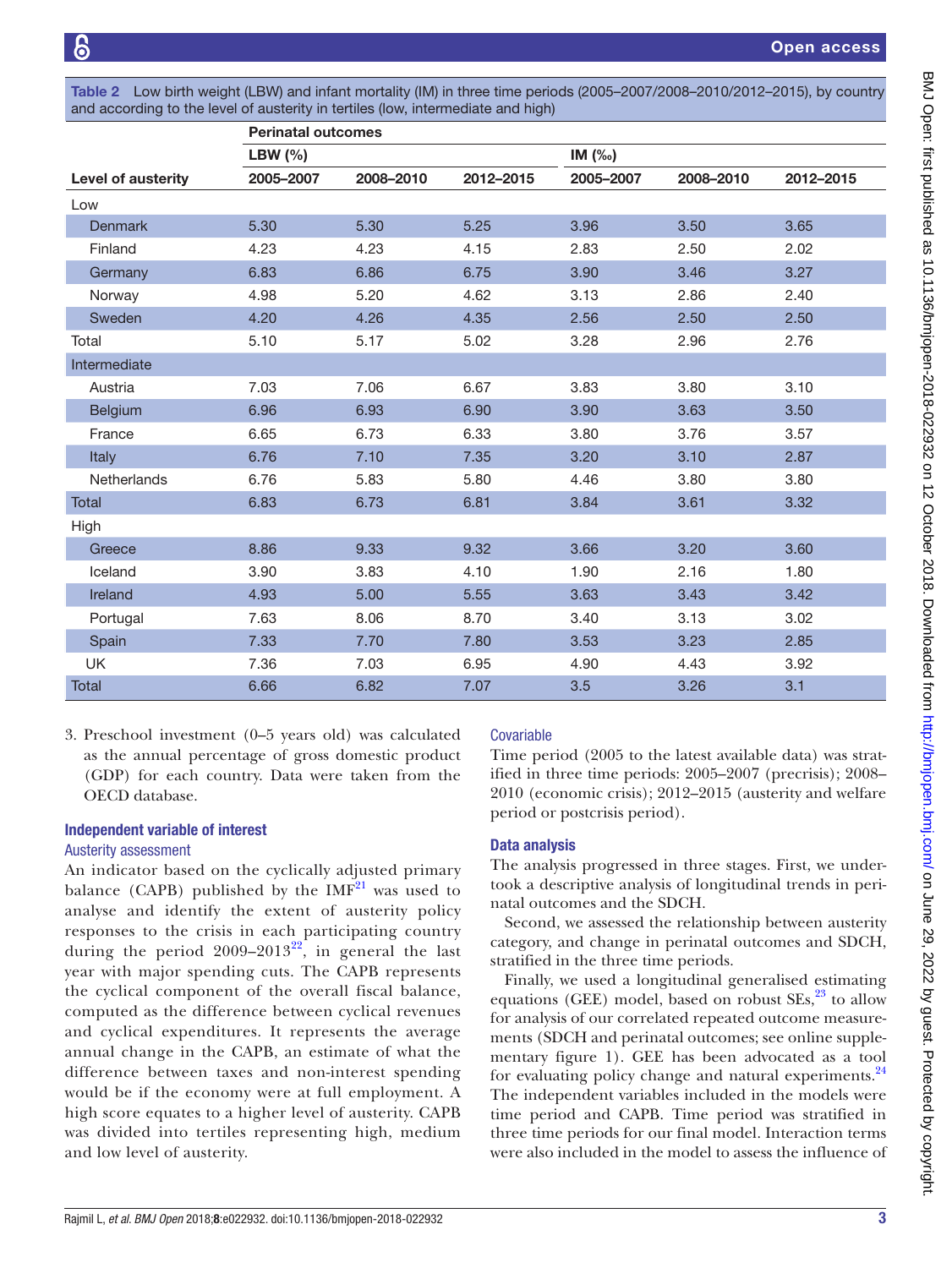**SDCH** 

Table 3 SDCH in three time periods (2005–2007/2008–2010/2012–2015), by country and according to the level of austerity in tertiles (low, intermediate and high)

| Level of     | Child poverty (%) |                                                                                           |       |       | Material deprivation (%) |       | GDP)                     | Preschool investment (% of |      |
|--------------|-------------------|-------------------------------------------------------------------------------------------|-------|-------|--------------------------|-------|--------------------------|----------------------------|------|
| austerity    |                   | 2005-2007 2008-2010 2012-2015 2005-2007 2008-2010 2012-2015 2005-2007 2008-2010 2012-2015 |       |       |                          |       |                          |                            |      |
| Low          |                   |                                                                                           |       |       |                          |       |                          |                            |      |
| Denmark      | 8.33              | 8.81                                                                                      | 8.30  | 14.20 | 7.53                     | 13.80 | 1.29                     | 1.26                       | 1.37 |
| Finland      | 8.96              | 10.50                                                                                     | 8.87  | 12.80 | 14.06                    | 11.87 | 0.88                     | 0.99                       | 1.10 |
| Germany      | 11.50             | 13.56                                                                                     | 13.40 | 24.83 | 30.00                    | 30.52 | 0.37                     | 0.42                       | 0.55 |
| Norway       | 8.63              | 8.90                                                                                      | 8.37  | 8.56  | 11.50                    | 14.00 | 0.83                     | 1.12                       | 1.22 |
| Sweden       | 10.36             | 11.23                                                                                     | 13.5  | 11.73 | 10.20                    | 10.00 | 1.28                     | 1.47                       | 1.60 |
| Total        | 9.55              | 10.59                                                                                     | 10.48 | 14.42 | 14.65                    | 16.03 | 0.93                     | 1.05                       | 1.16 |
| Intermediate |                   |                                                                                           |       |       |                          |       |                          |                            |      |
| Austria      | 12.63             | 14.90                                                                                     | 14.95 | 16.49 | 18.63                    | 21.35 | 0.28                     | 0.38                       | 0.48 |
| Belgium      | 14.60             | 14.73                                                                                     | 15.72 | 22.36 | 21.0                     | 24.35 | 0.60                     | 0.64                       | 0.75 |
| France       | 13.40             | 14.83                                                                                     | 16.37 | 16.53 | 22.53                    | 23.70 | 1.10                     | 1.14                       | 1.25 |
| Italy        | 22.63             | 22.13                                                                                     | 23.77 | 15.70 | 17.86                    | 29.12 | 0.52                     | 0.54                       | 0.53 |
| Netherlands  | 11.70             | 11.32                                                                                     | 11.40 | 10.30 | 9.06                     | 9.27  | 0.54                     | 0.82                       | 0.71 |
| Total        | 14.9              | 15.5                                                                                      | 16.4  | 16.23 | 17.81                    | 21.55 | 0.60                     | 0.70                       | 0.74 |
| <b>High</b>  |                   |                                                                                           |       |       |                          |       |                          |                            |      |
| Greece       | 21.96             | 22.43                                                                                     | 27.02 | 20.83 | 27.33                    | 50.82 | $\overline{\phantom{0}}$ | $\overline{\phantom{0}}$   |      |
| Iceland      | 9.50              | 9.13                                                                                      | 8.80  | 7.76  | 2.60                     | 7.70  | 1.30                     | 1.57                       | 1.81 |
| Ireland      | 18.33             | 16.26                                                                                     | 17.12 | 17.53 | 19.10                    | 26.12 | 0.28                     | 0.43                       | 0.50 |
| Portugal     | 18.60             | 19.80                                                                                     | 21.97 | 12.93 | 14.33                    | 18.60 | 0.35                     | 0.37                       | 0.37 |
| Spain        | 22.60             | 24.46                                                                                     | 26.67 | 9.23  | 11.16                    | 17.52 | 0.43                     | 0.52                       | 0.53 |
| <b>UK</b>    | 19.96             | 18.93                                                                                     | 18.10 | 22.4  | 20.8                     | 28.82 | 0.79                     | 0.77                       | 0.77 |
| Total        | 18.4              | 18.5                                                                                      | 19.9  | 15.09 | 15.80                    | 24.93 | 0.63                     | 0.73                       | 0.79 |

Material deprivation in families with primary education level.

GDP, gross domestic product; SDCH, social determinants of child health.

the time period and the level of austerity. The analysis was conducted using STATA V.12.0.

All procedures were carried out following the data protection requirements of the European Parliament (Directive 95/46/EC of the European Parliament and of the Council of 24 October 1995 on the protection of individuals with regard to the processing of personal data and on the free movement of such data).

# Patient and public involvement

There was no patient or public involvement in the design of this study.

# **RESULTS**

Higher rates of LBW were seen in Greece, Spain and Portugal, while Iceland showed the lowest rates during the period 2005–2015. Child poverty increased more for Greece and Spain than for the rest of countries, the latter especially showing an increasing trend at the end of the period. By contrast, Finland had lower rates of child

poverty with a diminishing trend during the last years. Greece showed an increasing percentage of material deprivation in children from families with primary education level from the year 2009 onwards, while Sweden showed the opposite trend (online [supplementary figures](https://dx.doi.org/10.1136/bmjopen-2018-022932)   $2-6$ ).

[Table](#page-1-0) 1 shows the CAPB 2013–2009 for countries included in the study, and stratified by level of austerity in tertiles. CAPB scores ranged from −0.43 (Sweden) to 3.43 (Greece).

# Perinatal and SDCH outcomes according to the level of austerity

Tables [2 and 3](#page-2-0) show perinatal outcomes and SDCH indicators by country, and stratified according to the level of austerity, in three time periods. The high-austerity group presents a trend to increasing LBW rates across the study periods, while the other groups show a slight decrease in 2012–2015. IM shows a continuously diminishing trend in all three groups over the study period. Low-austerity group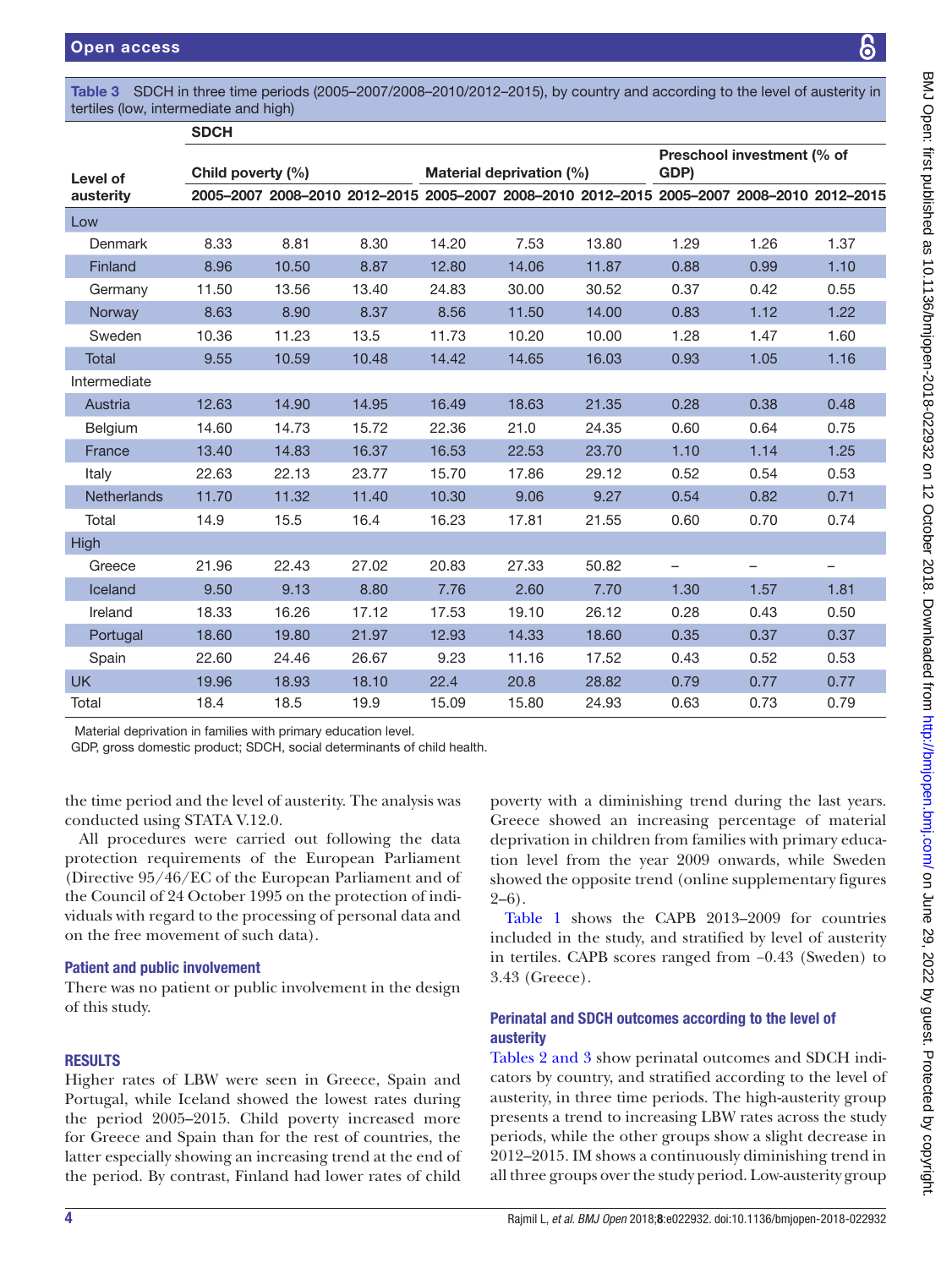<span id="page-4-0"></span>

| Generalised estimating equation of panel data of perinatal outcomes (LBW and IM) 2005-2015<br><b>Table 4</b> |                    |           |                               |           |                                                   |           |  |
|--------------------------------------------------------------------------------------------------------------|--------------------|-----------|-------------------------------|-----------|---------------------------------------------------|-----------|--|
|                                                                                                              | Model 1<br>(crude) |           | Model 2<br>(adjusted by CAPB) |           | <b>Model 3 interactions</b><br>(time period*CAPB) |           |  |
|                                                                                                              | Coef.              | P values  | Coef.                         | P values  | Coef.                                             | P values  |  |
| <b>LBW</b>                                                                                                   |                    |           |                               |           |                                                   |           |  |
| Independent variables                                                                                        |                    |           |                               |           |                                                   |           |  |
| Time period                                                                                                  |                    |           |                               |           |                                                   |           |  |
| 2008-2010                                                                                                    | 0.04               | <b>NS</b> | 0.04                          | <b>NS</b> | $-0.05$                                           | <b>NS</b> |  |
| 2012-2015                                                                                                    | 0.05               | <b>NS</b> | 0.05                          | <b>NS</b> | $-0.16$                                           | <b>NS</b> |  |
| <b>CAPB</b>                                                                                                  |                    |           | 0.8                           | 0.009     | 0.7                                               | 0.02      |  |
| Interaction terms                                                                                            |                    |           |                               |           |                                                   |           |  |
| CAPB*2008-2010                                                                                               |                    |           |                               |           | 0.11                                              | <b>NS</b> |  |
| CAPB*2012-2015                                                                                               |                    |           |                               |           | 0.25                                              | 0.004     |  |
| Constant                                                                                                     | 6.23               | < 0.001   | 5.51                          | < 0.001   | 5.27                                              | < 0.001   |  |
| <b>IM</b>                                                                                                    |                    |           |                               |           |                                                   |           |  |
| Independent variables                                                                                        |                    |           |                               |           |                                                   |           |  |
| Time period                                                                                                  |                    |           |                               |           |                                                   |           |  |
| 2008-2010                                                                                                    | $-0.256$           | < 0.001   | $-0.25$                       | < 0.001   | $-0.25$                                           | 0.002     |  |
| 2012-2015                                                                                                    | $-0.46$            | < 0.001   | $-0.32$                       | < 0.001   | $-0.55$                                           | < 0.001   |  |
| <b>CAPB</b>                                                                                                  |                    |           | $-0.03$                       | <b>NS</b> | $-0.0028$                                         | <b>NS</b> |  |
| Interaction terms                                                                                            |                    |           |                               |           |                                                   |           |  |
| CAPB*2008-2010                                                                                               |                    |           |                               |           | $-0.002$                                          | <b>NS</b> |  |
| CAPB*2012-2015                                                                                               |                    |           |                               |           | 0.10                                              | <b>NS</b> |  |
| Constant                                                                                                     | 3.53               | < 0.001   | 3.50                          | < 0.001   | 3.53                                              | < 0.001   |  |

Reference category: years 2005–2007.

CAPB, cyclically adjusted primary balance; IM, infant mortality; LBW, low birth weight.

of countries showed lower rates of child poverty and material deprivation than the intermediate and high-austerity group and the rates remained relatively stable across the three study periods (ie, percentage of material deprivation in the low-austerity group was 14.42%; 14.65% and 16.03%; while in the high-austerity group was 15.09%; 15.80% and 24.93%, respectively). Preschool investment increased in the low-austerity group from 0.93% of the GDP to 1.16% in the last period (2012–2015), while in the intermediate and high-austerity groups the increase was lower. Although Iceland is classified by the CAPB as a high-austerity country, it is an outlier as its perinatal and SDCH rates are similar to other Nordic countries in the low-austerity group.

# Multivariate models

Tables [4 and 5](#page-4-0) show GEE models for perinatal and SDCH outcomes analysed in three time periods. CAPB was associated with LBW and there was a significant interaction in the period 2012–2015, indicating that LBW increased more in the high-austerity countries (interaction CAPB-period 2012–2015, B: 0.25; p=0.004). No relationship was found between CAPB and IM. Material deprivation increased during the period 2012–2015, and mainly in those countries with higher CAPB (interaction CAPB-period 2012–2015, B: 5.62: P<0.001). No

association was found between preschool investment and CAPB.

# **DISCUSSION**

To our knowledge, this is the first study exploring the impact of austerity imposed by governments in high-income countries on perinatal outcomes and SDCH above and beyond the impact of the economic crisis itself. The study provides some evidence to suggest that austerity measures themselves have had an impact on children's health, independent of the economic crisis that led to austerity. The results support the hypothesis that those countries that have applied and maintained higher levels of austerity have experienced adverse consequences for children that will likely have implications for the future adult health of a generation.

The results of the present study corroborate other studies at the European general population level. $^{25}$  $^{25}$  $^{25}$ According to the latter, although there are many differences between countries, the analysis suggests that the interaction of fiscal austerity with economic shocks and weak social protection ultimately seems to produce greater social crisis. In general, the initial response to the crisis was increasing public spending during the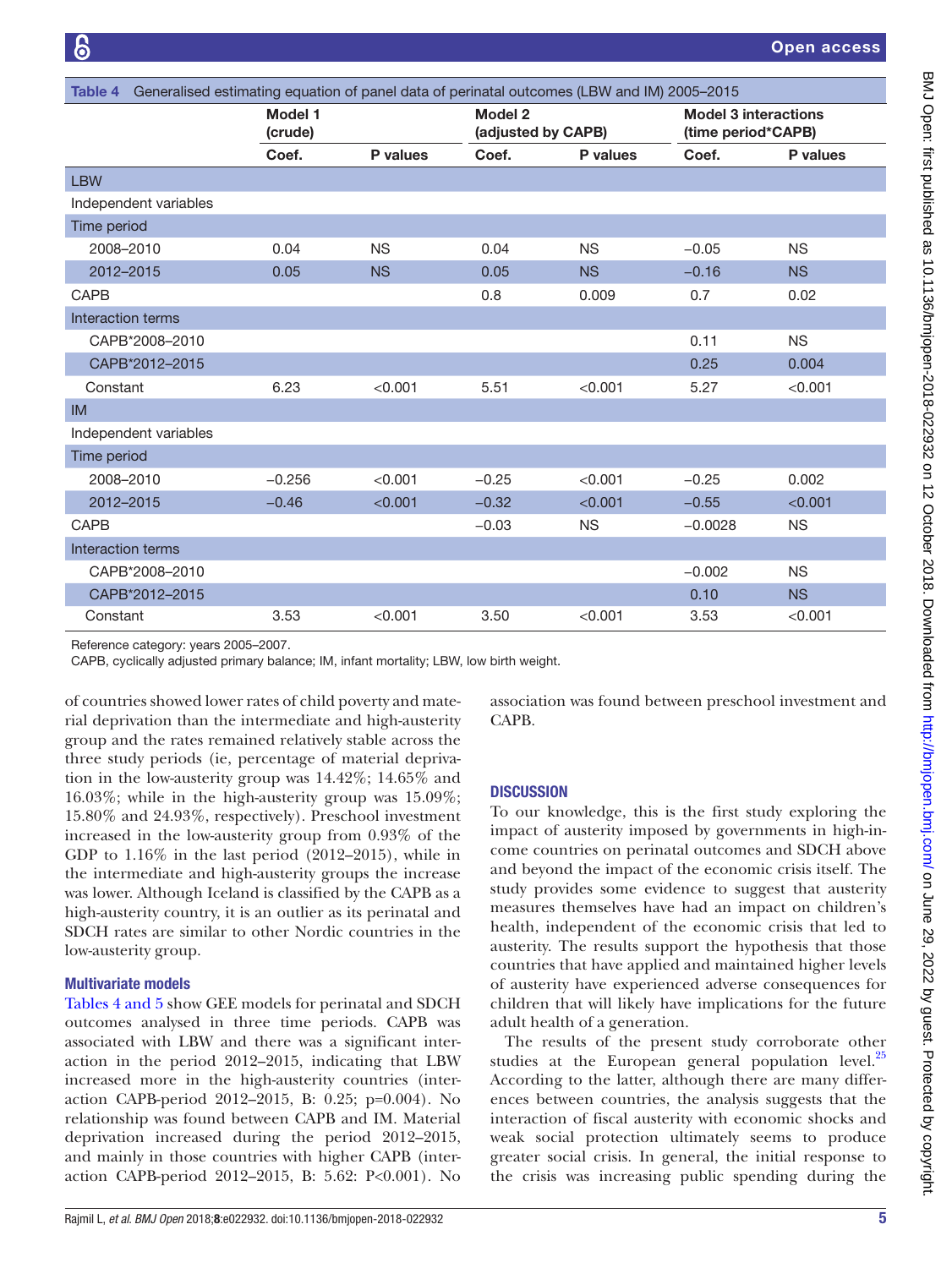| Divided the trip of the second theory of the contract of the contract of the contract of the contract of the contract of the contract of the contract of the contract of the contract of the contract of the contract of the c |  |
|--------------------------------------------------------------------------------------------------------------------------------------------------------------------------------------------------------------------------------|--|
|                                                                                                                                                                                                                                |  |
|                                                                                                                                                                                                                                |  |
| )<br>)<br>>                                                                                                                                                                                                                    |  |
|                                                                                                                                                                                                                                |  |
|                                                                                                                                                                                                                                |  |
|                                                                                                                                                                                                                                |  |
|                                                                                                                                                                                                                                |  |
| <b>シュン コンココン こうしょう コ</b>                                                                                                                                                                                                       |  |
|                                                                                                                                                                                                                                |  |
|                                                                                                                                                                                                                                |  |
|                                                                                                                                                                                                                                |  |
|                                                                                                                                                                                                                                |  |
|                                                                                                                                                                                                                                |  |
|                                                                                                                                                                                                                                |  |
|                                                                                                                                                                                                                                |  |
|                                                                                                                                                                                                                                |  |
|                                                                                                                                                                                                                                |  |
|                                                                                                                                                                                                                                |  |
|                                                                                                                                                                                                                                |  |
|                                                                                                                                                                                                                                |  |
|                                                                                                                                                                                                                                |  |
| .<br>.<br>.<br>.<br>.                                                                                                                                                                                                          |  |
|                                                                                                                                                                                                                                |  |
|                                                                                                                                                                                                                                |  |
| //pmjop                                                                                                                                                                                                                        |  |
|                                                                                                                                                                                                                                |  |
|                                                                                                                                                                                                                                |  |
|                                                                                                                                                                                                                                |  |
|                                                                                                                                                                                                                                |  |
|                                                                                                                                                                                                                                |  |
|                                                                                                                                                                                                                                |  |
|                                                                                                                                                                                                                                |  |
| ;<br>;                                                                                                                                                                                                                         |  |
|                                                                                                                                                                                                                                |  |
| í                                                                                                                                                                                                                              |  |
|                                                                                                                                                                                                                                |  |
|                                                                                                                                                                                                                                |  |
|                                                                                                                                                                                                                                |  |
|                                                                                                                                                                                                                                |  |
|                                                                                                                                                                                                                                |  |
|                                                                                                                                                                                                                                |  |
|                                                                                                                                                                                                                                |  |

| Generalised estimating equation of panel data<br>Table 5 |                    |           |         |                               |         |                                                   |  |
|----------------------------------------------------------|--------------------|-----------|---------|-------------------------------|---------|---------------------------------------------------|--|
|                                                          | Model 1<br>(crude) |           |         | Model 2<br>(adjusted by CAPB) |         | <b>Model 3 interactions</b><br>(time period*CAPB) |  |
|                                                          | Coef.              | P values  | Coef.   | P values                      | Coef.   | P values                                          |  |
| Child poverty                                            |                    |           |         |                               |         |                                                   |  |
| Time period                                              |                    |           |         |                               |         |                                                   |  |
| 2008-2010                                                | 0.51               | <b>NS</b> | 0.51    | <b>NS</b>                     | 0.75    | <b>NS</b>                                         |  |
| 2012-2015                                                | 1.29               | 0.01      | 1.29    | < 0.001                       | 0.69    | <b>NS</b>                                         |  |
| <b>CAPB</b>                                              |                    |           | 3.60    | < 0.001                       | 3.46    | < 0.001                                           |  |
| Interaction terms                                        |                    |           |         |                               |         |                                                   |  |
| CAPB*2008-2010                                           |                    |           |         |                               | $-0.27$ | <b>NS</b>                                         |  |
| CAPB*2012-2015                                           |                    |           |         |                               | 0.69    | 0.06                                              |  |
| Constant                                                 | 14.6               | < 0.001   | 11.44   | < 0.001                       | 11.57   | < 0.001                                           |  |
| Material deprivation                                     |                    |           |         |                               |         |                                                   |  |
| Independent variables                                    |                    |           |         |                               |         |                                                   |  |
| Time period                                              |                    |           |         |                               |         |                                                   |  |
| 2008-2010                                                | 0.86               | <b>NS</b> | 0.86    | <b>NS</b>                     | 0.01    | <b>NS</b>                                         |  |
| 2012-2015                                                | 5.86               | < 0.001   | 5.86    | < 0.001                       | 0.92    | <b>NS</b>                                         |  |
| <b>CAPB</b>                                              |                    |           | 2.37    | <b>NS</b>                     | 0.17    | <b>NS</b>                                         |  |
| Interaction terms                                        |                    |           |         |                               |         |                                                   |  |
| CAPB*2008-2010                                           |                    |           |         |                               | 0.96    | <b>NS</b>                                         |  |
| CAPB*2012-2015                                           |                    |           |         |                               | 5.62    | < 0.001                                           |  |
| Constant                                                 | 15.23              | < 0.001   | 13.15   | < 0.001                       | 15.08   | < 0.001                                           |  |
| Preschool investment                                     |                    |           |         |                               |         |                                                   |  |
| Independent variables                                    |                    |           |         |                               |         |                                                   |  |
| Time period                                              |                    |           |         |                               |         |                                                   |  |
| 2008-2010                                                | 0.1                | < 0.001   | 0.1     | < 0.001                       | 0.1     | 0.006                                             |  |
| 2012-2013                                                | 0.18               | < 0.001   | 0.18    | < 0.001                       | 0.18    | < 0.001                                           |  |
| <b>CAPB</b>                                              |                    |           | $-0.19$ | <b>NS</b>                     | $-0.19$ | <b>NS</b>                                         |  |
| Interaction terms                                        |                    |           |         |                               |         |                                                   |  |
| CAPB*2008-2010                                           |                    |           |         |                               | 0.008   | <b>NS</b>                                         |  |
| CAPB*2012-2013                                           |                    |           |         |                               | $-0.01$ | <b>NS</b>                                         |  |
| Constant                                                 | 0.72               | < 0.001   | 0.85    | < 0.001                       | 0.85    | < 0.001                                           |  |

SDCH (child poverty 2005–2015, material deprivation 2005–2015, and pre-school investment 2005–2013).

Reference category: years 2005–2007.

CAPB, cyclically adjusted primary balance; SDCH, social determinants of child health.

years immediately following the crisis, mainly in those countries with increasing needs in vulnerable population groups (ie, high unemployment rates). Afterwards, the Greek, Spanish and the UK governments modified public policy to reduce deficits by cutting public expenditure, particularly on welfare benefits, with adverse effects on SDCH. On the other hand, in other countries such as Iceland, besides its specific characteristics, governmental responses have attempted to give prominence to redistribution, and try to protect middle-income and low-income groups. [19](#page-7-14) This fact would explain, in part, the differences observed between the austerity group to which Iceland belongs and SDCH indicators.

A systematic review of the impact of the crisis on population health included a few studies on child health, $^{13}$  one of which found increased odds of LBW deliveries during the crisis in Iceland. $26$  It is worth noting that other variables should be taken into account when analysing perinatal outcomes such as LBW. For example, age of mother at birth, origin, social class, rates of multiple births, etc, although our data do not allow us to go further into these mechanisms affecting maternal environment and birth outcomes, which should be the subject of future studies. In any case, the results of our study are consistent with the finding of the mentioned study, particularly in the countries that applied the most severe austerity measures. The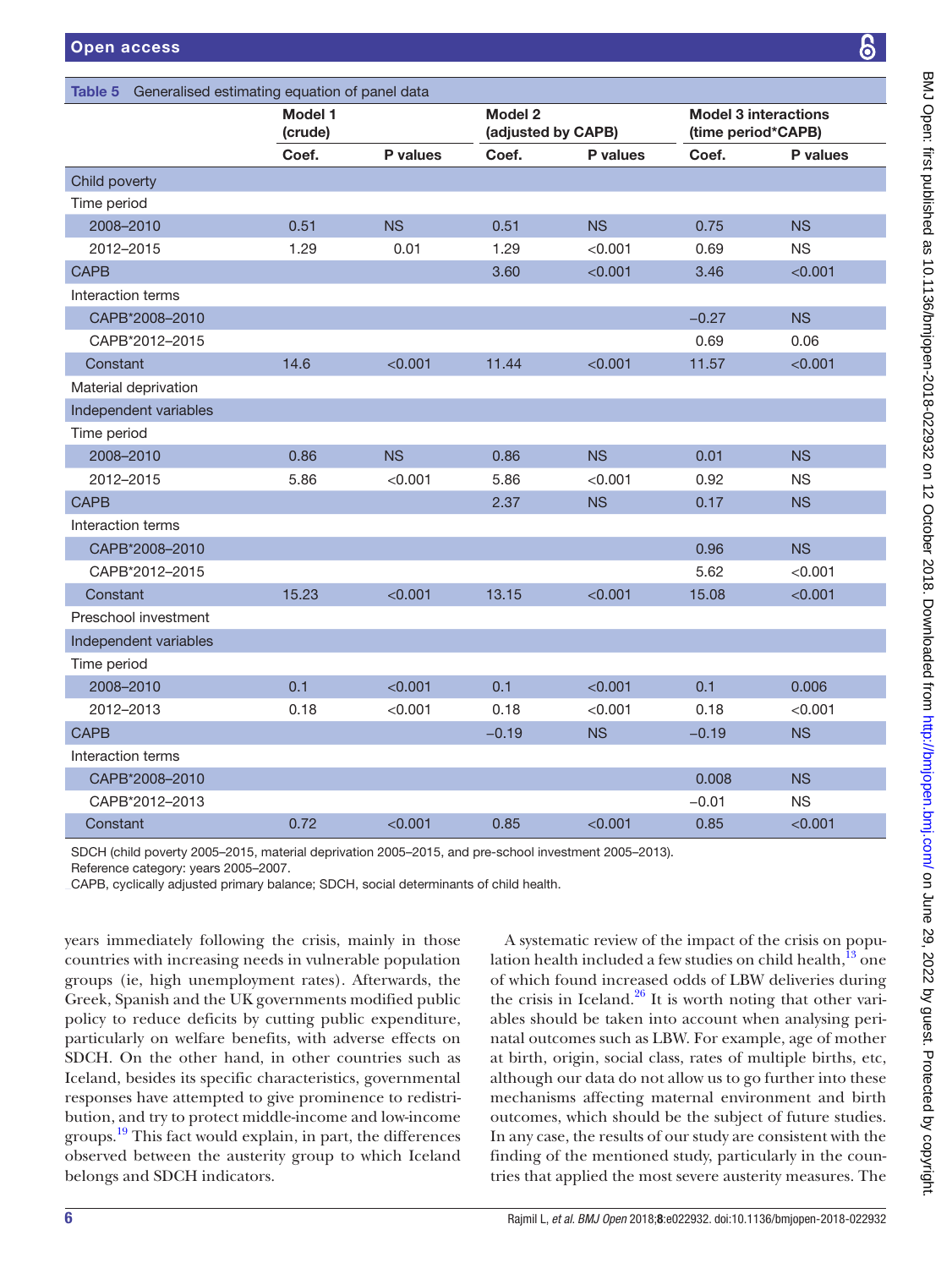A recent study showed that the rate of increase in life expectancy in 25 European countries slowed in 2011–  $2015$  regarding  $2006-2010$ .<sup>31</sup> The relationship between high austerity and LBW but not IM in the present study could be associated to lag effects, as suggested by a recent rise in IM in the UK over last 2 years, $32$  and also the large numbers and much less power to detect changes in IM. These results reinforce the need for long-term monitoring of perinatal indicators such as IM.

This is one of the first studies to analyse trends in SDCH and perinatal indicators starting before the economic crisis. Although it is an observational study with ecological data from each country analysed, the findings provide credible evidence on the impact of austerity in childhood. The main strengths of our study include the use of nationally representative data with standardised and comparable definitions and methods, and a study design that allowed us to analyse time trends starting in 2005, 3 years before the economic crisis, through to 2015. Although the starting period, the extent and implementation of austerity measures might differ between countries and periods, the results are plausible and show a specific impact on SDCH and perinatal outcomes.

Some limitations of the study deserve comment. First of all, countries included in the study may not allow the results to be generalised. Nevertheless, European countries from the Euro and non-Euro areas were included. Future studies should extend the number of countries included to assess the influence of austerity in the remaining rich as well as middle-income and low-income countries. Second, those variables used to assess austerity, SDCH and perinatal outcomes may have limited ability to discriminate specific measures taken by governments. Moreover, validity and reliability of SDCH and perinatal indicators would be affected by country variability on data collection, etc. Nevertheless, both Eurostat and OECD make effort to continuously improve the quality of data collection (see [http://ec.europa.eu/eurostat/en/web/](http://ec.europa.eu/eurostat/en/web/products-statistical-working-papers/-/KS-RA-12-018) [products-statistical-working-papers/-/KS-RA-12-018](http://ec.europa.eu/eurostat/en/web/products-statistical-working-papers/-/KS-RA-12-018) and [https://data.oecd.org/healthstat/infant-mortality-rates.](https://data.oecd.org/healthstat/infant-mortality-rates.htm) [htm](https://data.oecd.org/healthstat/infant-mortality-rates.htm) as examples). The austerity measure, the CAPB, used in this study to differentiate policy responses, although being a generally accepted economic measure of austerity, may not adequately reflect national policies which institute general economic stringency at the same time as attempting to protect the most vulnerable groups, such as children. This might explain why Iceland, although having a CAPB suggesting a high level of austerity, shows trends more consistent with those for countries with

intermediate and low levels of austerity. Another limitation of these data is the absence of variables that allow inequalities in the SDCH and perinatal outcomes within countries to be analysed. It is well known that indicators analysed as averages often mask differences between population groups. Moreover, aggregate data do not allow adjusting LBW or IM by relevant variables such as parity, multiplicity or type of birth. In this sense, the sustained rise in multiple pregnancies associated with an increased access to assisted reproductive technology, a general deterioration in neonatal indicators such as LBW and a decrease in fertility since recession with changing socioeconomic status patterning, may underestimate the recession effect. For example, as previously mentioned, IM showed decreasing trends throughout the study period, but has been shown to have increased in the UK in recent years in the most disadvantaged social classes.<sup>33</sup> Third, the difficulties establishing causal associations between exposure and outcomes is well known especially in the case of international comparisons over time. Finally, as a result of the study design, the ecological fallacy cannot be ruled out.

In summary, to our knowledge, this is the first study to attempt to distinguish the negative impact on perinatal outcomes and SDCH of austerity measures imposed by government in response to the economic crisis from the effects of the economic crisis itself.

In conclusion, our findings suggest that those governments that applied high levels of austerity have exacerbated the effects of 2008 economic crisis on children specifically increasing child poverty, material deprivation in families at most need and perinatal outcomes such as LBW. The findings suggest the need to urgently protect vulnerable groups of children from the impact of austerity.

#### Author affiliations

#### <sup>1</sup>Retired, Barcelona, Spain

<sup>2</sup>Department of Public Health and Policy, University of Liverpool, Liverpool, UK <sup>3</sup> Faculty of Social and Human Sciences, University of Iceland, Reykjavik, Iceland 4 Centre for Health Equity Studies (CHESS), Stockholm University/Karolinska Institutet, Stockholm, Sweden

5 Division of Mental Health and Wellbeing, Warwick Medical School, University of Warwick, Coventry, UK

Contributors LR and NS were involved in the initial conception and design of the study. LR extracted data and NS, DT-R, GG and AH participated in the data analysis strategy. All authors were involved in the interpretation and discussion of results through call conferences. LR developed the first draft of the manuscript and all authors critically revised it and approved the final version. LR is study guarantor.

Funding DT-R is funded by the MRC on a Clinician Scientist Fellowship (MR/ P008577/1). The study was not externally financed.

Competing interests None declared.

Patient consent Not required.

Ethics approval Ethical approval was not required for this study as it used routinely available aggregated data.

Provenance and peer review Not commissioned; externally peer reviewed.

Data sharing statement The data are available on request to the corresponding author.